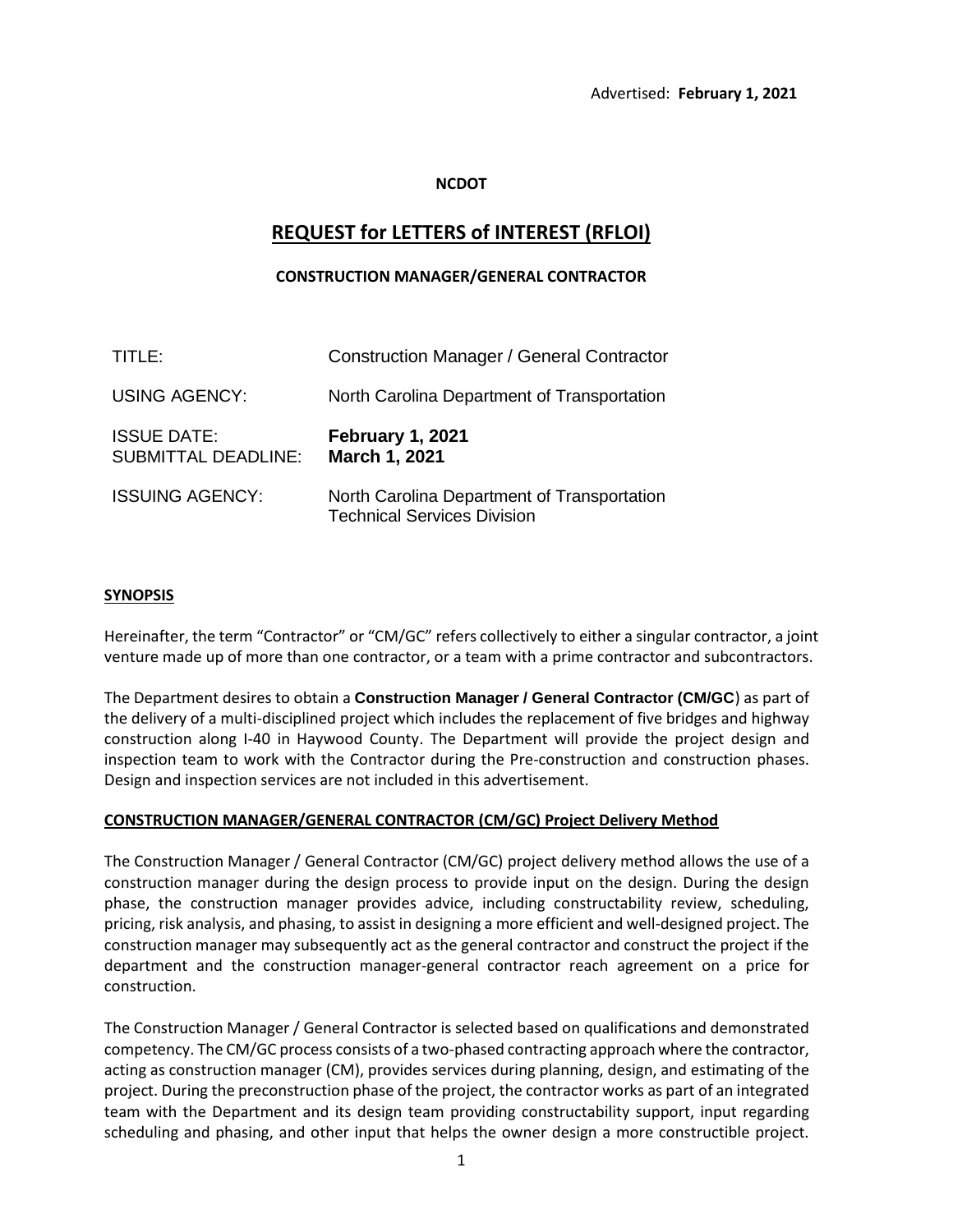The contractor will prepare incremental cost estimates in conjunction with design refinement; ultimately resulting in developing the schedule, scope, and cost to construct the project. During this phase, the contractor works under an agreement much like a design consultant and is paid for their services.

Potential benefits of the CM/GC method include but are not necessarily limited to saving project costs, lowering operational costs and/or project lifecycle costs, improving constructability, enhancing innovation, reducing risk, expediting project delivery by contracting with the CM/GC contractor early in the design process and negotiating price and schedule for construction before all design is complete, being able to begin construction on portions of the project before all design for the project is complete, and shortening construction schedules.

For the CM/GC selection process NCDOT procures professional services on a qualifications, experience, and expertise basis from the selected CM/GC contractor early in the design phase to offer suggestions on innovations, cost and schedule savings, and constructability issues. Upon shortlist, the CM/GC's will submit a CM/GC fixed-markup percentage in a separate, sealed envelope. Proposers shall state their proposed CM/GC fixed mark-up percentage, identified as a percentage, and carried out to two (2) decimals points (e.g., 0.00%). The CM/GC fixed markup will be applied to the Construction Agreed Price (CAP) provided the service contract's Construction Phase option is exercised.

Upon completion of the design, or individual design packages, the CM/GC contractor and NCDOT negotiate an agreed upon price for the construction, and then the CM/GC contractor acts as a general contractor to complete construction. If an acceptable price cannot be reached, the project will be advertised following the Department's normal competitive bidding process and the Preconstruction Phase Service contract will not be extended into the Construction Phase. The selected CM/GC contractor will be excluded from bidding on the construction project. The contract can employ a price administered on a cost-reimbursable basis, with unit price and lump-sum items.

This solicitation is part of a two-step process in selecting a qualified Construction Contractor for the construction management portion of the project. Successful responders to this RFLOI will be shortlisted and provided the opportunity to submit a Statement of Qualification (SOQ) as part of a subsequent Request for Qualification (RFQ) solicitation. While CM/GC is specifically intended to provide contractors and the Department greater collaboration during the design and constructability of the project, successful responders must also demonstrate the ability to construct all components of the project.

#### **Project Description**

NCDOT proposes to use the Construction Manager/General Contractor ("CM/GC") selection process, and then enter into a CM/GC contract with the selected construction contractor. The project includes but is not limited to pre-construction and, if a negotiated price is agreed to, construction services, environmental and quality management, safety, contract administration and all necessary support services. The Haywood County Bridge Replacements Project ("the project" or "this project") is located along I-40 in Haywood County, between exit 7 and exit 15, and will include the replacement of the following bridges:

Bridge 57 at Exit 7- Structure Number 430057 Bridge 124 over SR 1388 – Structure Number 430124 Bridge 142 over Pigeon River – Structure Number 430142 Bridge 159 over SR 1388 – Structure Number 430159 Bridge 171 over SR 1388 and Jonathon Creek – Structure Number 430171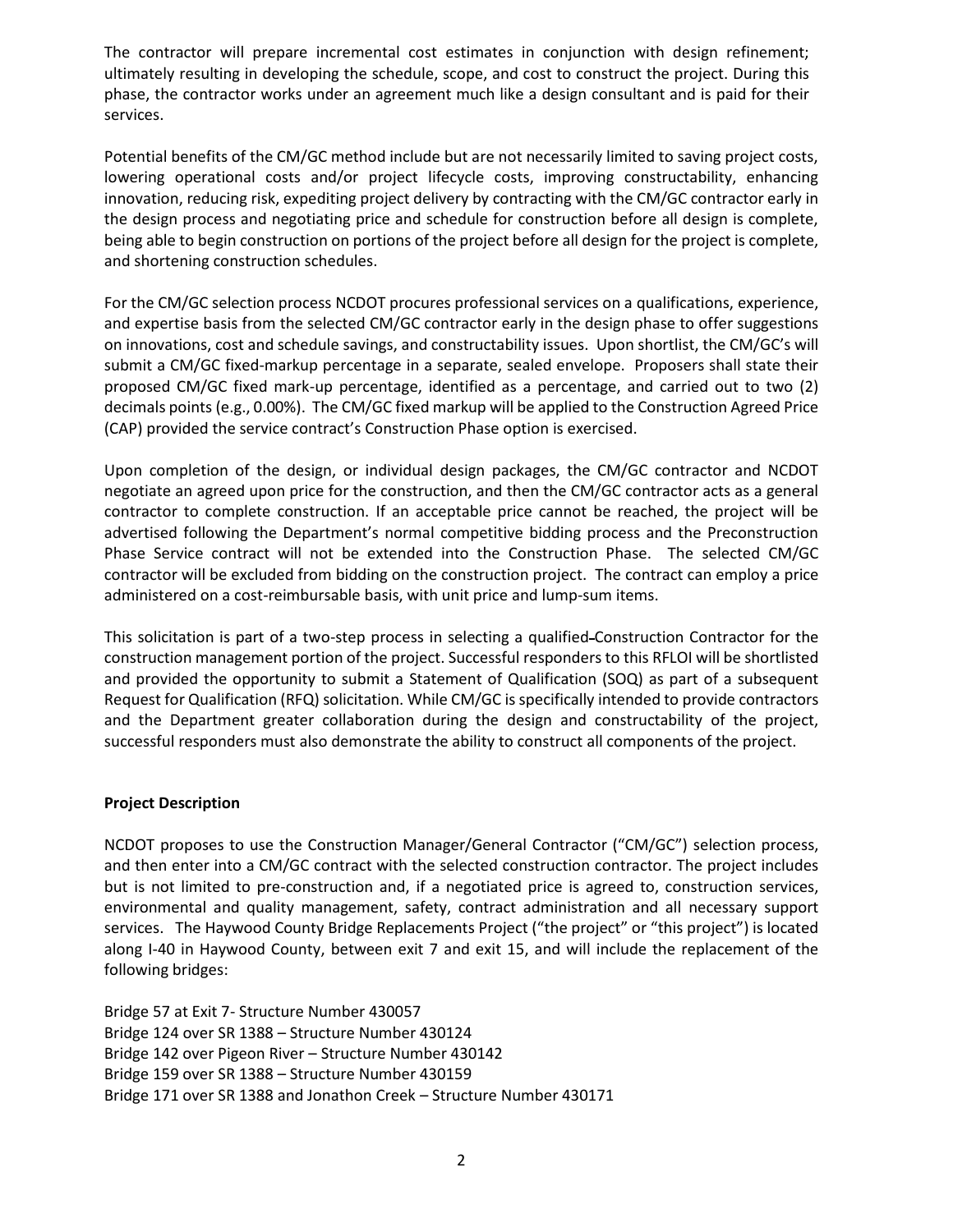#### **SCOPE OF WORK**

The North Carolina Department of Transportation (NCDOT) is soliciting proposals for the services of a CM/GC contractor for the following contract scope of work:

As described previously, this RFLOI is part of a two-step process used to procure a CM/GC contractor for the preconstruction portion of the subject project. Responses to this RFLOI will be screened, and successful responders will be shortlisted and provided an opportunity to submit Statement of Qualifications, SOQ, to a subsequent Request for Qualifications, RFQ, solicitation. The Contractor that is ultimately selected from the RFQ will be awarded a contract to provide services for the preconstruction portion of the CM/GC project. These services may include the following:

(1) Constructability Review - The CM/GC contractor will be required to become an integrated part of the design team and provide input and feedback relating to constructability of the project as well as provide innovation to create greater value for the Department. The CM/GC contractor will also be required to provide input to replace 5 bridges utilizing appropriate accelerated bridge construction (ABC) techniques unique to each location.

(2) Risk Analysis - The CM/GC contractor will be required to participate in regular risk reviews and multiple risk management workshops designed to identify and quantify risks associated with the project.

(3) Cost Estimating - The CM/GC contractor will be required to prepare estimates at various intervals throughout the preconstruction phase of the project. These estimates will be compared to others prepared by the Department and/or an independent cost estimator. The CM/GC contractor must be prepared to engage in an "open-book" discussion of the various components that make up its own opinion of cost.

(4) Scheduling - The CM/GC contractor will be required to prepare construction schedules with each estimate submittal that demonstrate the CM/GC contractor can deliver key work components within the needed deliverable timeframe.

The CM/GC contractor will be required to be available for virtual and / or in-person meetings, office or on site, through the duration of the preconstruction phase. The goal of the preconstruction portion of the project is for the Department and CM/GC contractor to arrive at a mutually agreeable opinion of probable construction cost and schedule, and to proceed with construction of the project.

The following describe the key components of work that make up the scope of the project:

- Provide input for Accelerated Bridge Construction (ABC) Techniques which can be utilized to replace the five existing bridges based on the one alternative provided by the Department for each bridge site.
- Provide construction cost estimates to be utilized for project budgeting and programming purposes.
- Assist in identifying constructability issues and providing input in the maintenance of traffic concept.
- Identify construction impacts and constraints related to the replacement of the five existing bridges.
- Participate in a Value Planning Session to assist in the refinement of the provided alternative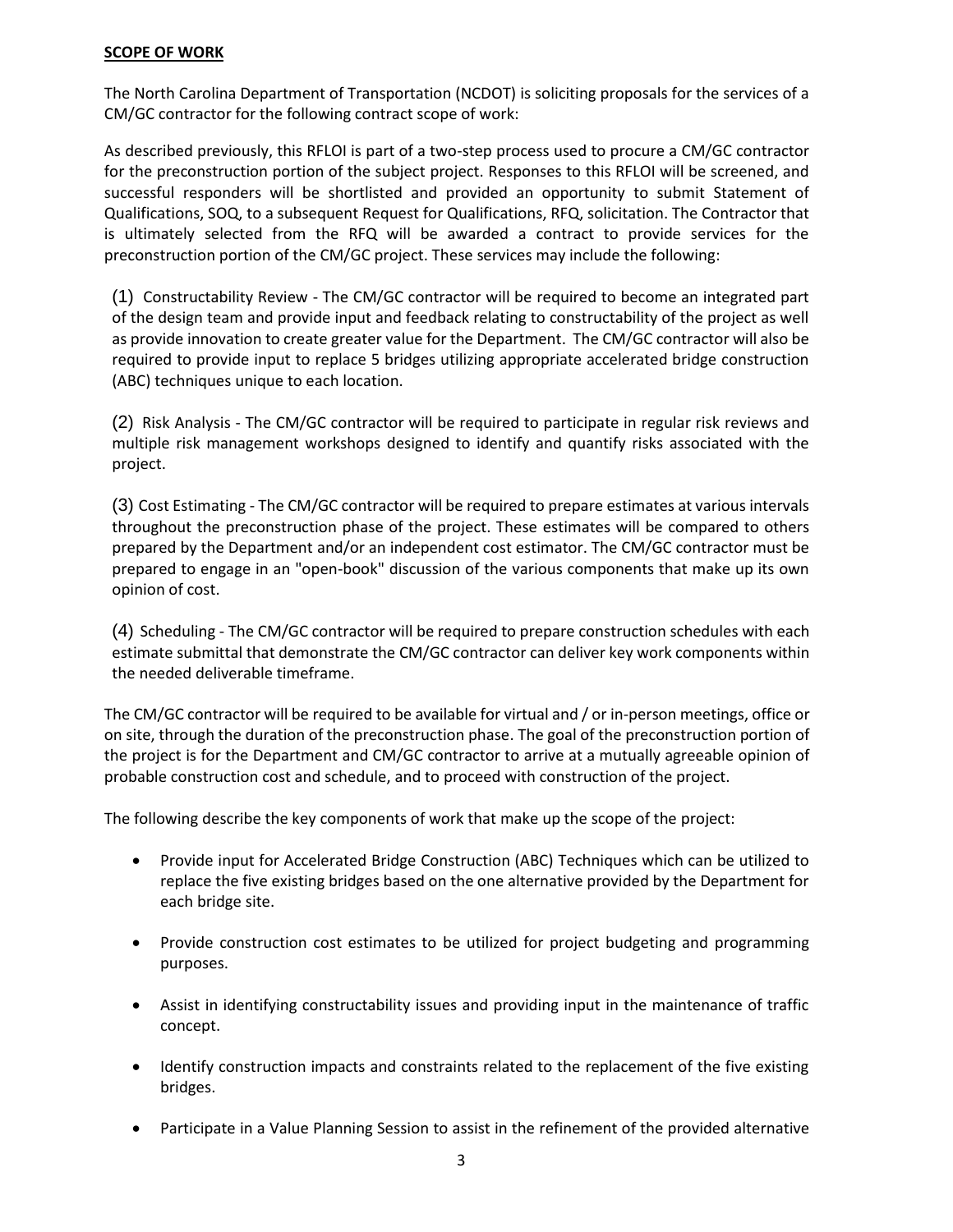for each site to further develop alternative.

Bonding Capacity - The successful CM/GC Contractor must demonstrate the ability to provide construction bonding for up to \$100 million for this project.

See NCDOT Guidelines for Awarding Construction Manager/General Contractor Projects and additional information under Provided Material located on the website or can be accessed via the Design-Build website.

# **PROPOSED CONTRACT TIME:**

The contract will consist of 3 phases, Phase 1 will contain Bridge No. 57 with an anticipated contract duration of 1 year; Phase 2 will contain Bridge Nos. 159 and 171 with an anticipated contract duration of 2 year; Phase 3 will contain Bridge Nos. 124 and 142 with an anticipated contract duration of 2 year; which results in a total anticipated completed contract time of 5 years.

# **PROPOSED CONTRACT PAYMENT TYPE:**

Preconstruction – Payment is anticipated to be in a technical/professional services contract for the duration of the preconstruction phase.

Construction Phase – Negotiation of Construction Cost Proposals including a Construction Agreed Price (CAP).

# **SUBMITTAL/SUBMISSION REQUIREMENTS**

All Letter of Interests (LOI) are limited to ten (10) pages inclusive of the cover sheet and shall be typed on 8-1/2" x 11" sheets, single-spaced, one-sided.

## *ONLY ELECTRONIC LOIs WILL BE ACCEPTED.*

LOIs should be submitted in .pdf format using software such as Adobe, CutePDF, PDF Writer, Docudesk deskPDF, etc.

One copy of the LOI should be sent as a .pdf file, to the Design-Build e-mail address [\(designbuild@ncdot.gov\)](mailto:designbuild@ncdot.gov). A confirmation email will be sent as an electronic receipt when your LOI is received at the designbuild email address. Paper copies are not required. The subject line should contain the Contractor's Name, and "LOI for CM/GC Services – I-40 Bridges".

In addition, all questions regarding this LOI should be sent to the Design-Build email address [\(designbuild@ncdot.gov\)](mailto:designbuild@ncdot.gov).

LOIs SHALL be received electronically no later than 5:00 P.M., March 1, 2021. LOIs received after this deadline will not be considered.

The Department reserves the right to reject all LOIs and not proceed with procurement.

## **SELECTION PROCESS**

Following is a general description of the selection process:

- The NCDOT Selection Committee will review all qualifying LOI submittals.
- The NCDOT Selection Committee MAY, at the Department's discretion, short list between 2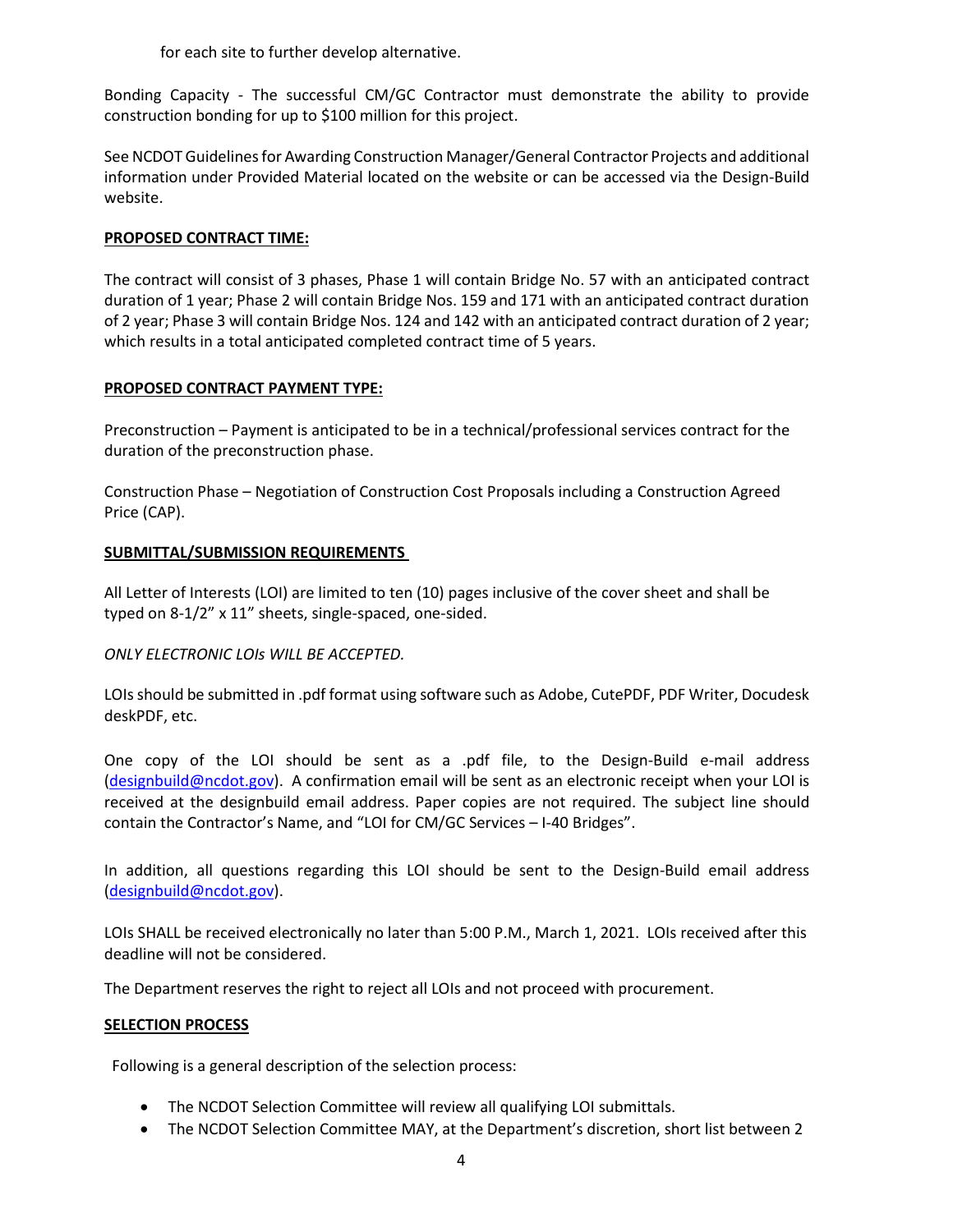and 5 to provide Statement of Qualifications.

## **PREQUALIFICATION**

NCDOT requires all contractors be pre-qualified to propose on construction of this project. CM/GC contractors will be required to complete these requirements to provide responses to the RFLOI. Any contractor wishing to be considered must be properly registered with the Office of the Secretary of State in order to submit responses to the RFLOI.

## **SELECTION CRITERIA**

In selecting a contractor/team, the selection committee will take into consideration qualification information including such factors as:

- 1. 30% = Experience completing complex projects within or prior to contractual timeframes with an emphasis on successful Bridge Replacement projects.
- 2. 30% = Bridge Construction and Maintenance of Traffic Qualifications.
- 3. 20% = Experience in utilizing Accelerated Bridge Construction Techniques (ABC) using innovative planning, design, materials, and construction techniques.
- 4. 20% = Understanding of alternative delivery methods in either private or public projects.

## **ORGANIZATION AND INFORMATION REQUIREMENTS**

The LOI must be addressed to Mr. David Stark, PE; Project Engineer and must include the name, address, telephone number, and e-mail address of the prime contact person for this RFLOI.

The LOI must also include the information outlined below:

#### Chapter 1 - Introduction

The Introduction should demonstrate the contractor's overall qualifications to fulfill the requirements of the scope of work and must contain the following elements of information:

- Expression of contractor's interest in the work;
- Summation of information contained in the letter of interest.
- Briefly describe contractor's experience with CM/GC, Design-Build, or Progressive Design-Build.
- Briefly describe the contractor's experience with accelerated bridge construction replacement projects and the resources necessary to complete them.
- Briefly describe the contractor's significant Bridge Construction Experience and Maintenance of Traffic on Interstate and/or high-volume facilities.

## Chapter 2 - Team Qualifications

This chapter should elaborate on the general information presented in the introduction, to establish the credentials and experience of the contractor to undertake this type of effort.

The following must be included: